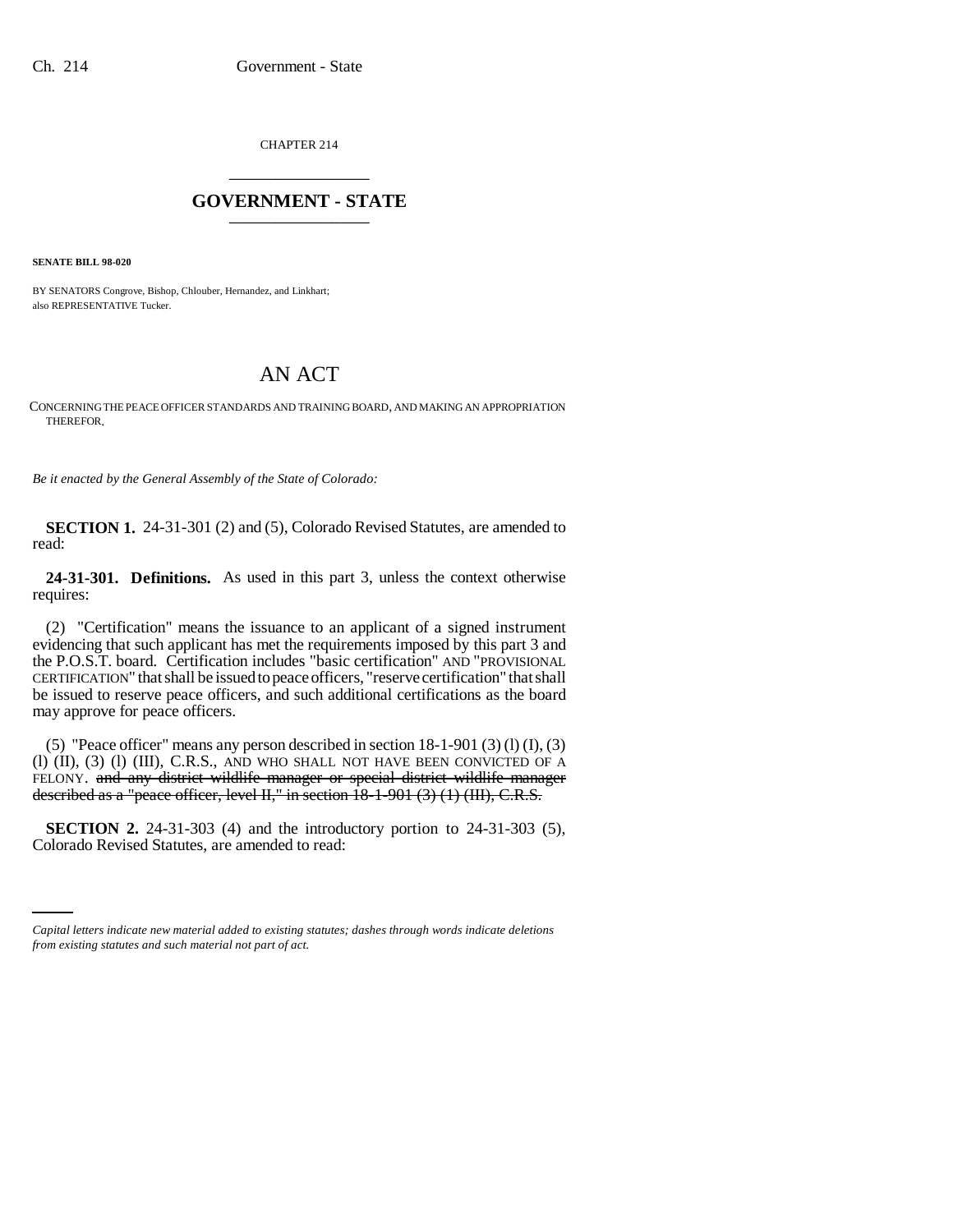Government - State Ch. 214

**24-31-303. Duties - powers of the P.O.S.T. board.** (4) Variances from the provisions of this part 3 and regulations issued pursuant thereto may be granted by the P.O.S.T. board where strict application thereof would result in practical difficulty or unnecessary hardship and where the variance would not conflict with the basic purposes and policies of this part 3.

(5) It is unlawful for any person to serve as a peace officer, LEVEL I, AS DEFINED IN SECTION 18-1-901 (3) (l) (I), C.R.S., or a reserve peace officer in this state unless such person:

**SECTION 3.** 24-31-305 (1.7) (a), (1.7) (b), and (2), Colorado Revised Statutes, are amended, and the said 24-31-305 is further amended BY THE ADDITION OF A NEW SUBSECTION, to read:

**24-31-305. Certification - issuance - renewal - revocation.** (1.7) (a) Unless revoked, a BASIC certification OR RESERVE CERTIFICATION issued pursuant to this part 3 is valid as long as the certificate holder is continuously serving as a peace officer or reserve peace officer.

(b) If a BASIC OR RESERVE certificate holder has not served as a peace officer or reserve peace officer for a total of AT LEAST six months during any consecutive three-year period, the certification automatically expires at the end of such three-year period, unless the certificate holder is then serving as a peace officer or reserve peace officer.

(2) A certification issued pursuant to subsection (1) or (1.3) of this section OR SECTION 24-31-308 shall be suspended or revoked by the P.O.S.T. board if the certificate holder has been convicted of a felony or has otherwise failed to meet the certification requirements established by the board.

(4) THE P.O.S.T. BOARD MAY GRANT VARIANCES FROM THE REQUIREMENTS OF THIS SECTION IF STRICT APPLICATION THEREOF WOULD RESULT IN PRACTICAL DIFFICULTY OR UNNECESSARY HARDSHIP AND WHERE THE VARIANCE WOULD NOT CONFLICT WITH THE BASIC PURPOSES AND POLICIES OF THIS PART 3.

**SECTION 4.** 24-31-306 (7.5), Colorado Revised Statutes, is amended BY THE ADDITION OF A NEW PARAGRAPH to read:

**24-31-306. Qualifications for peace officers - repeal.** (7.5) (c) THIS SUBSECTION (7.5) IS REPEALED, EFFECTIVE JANUARY 1, 1999.

**SECTION 5.** 24-31-306, Colorado Revised Statutes, is amended BY THE ADDITION OF A NEW SUBSECTION to read:

**24-31-306. Qualifications for peace officers - repeal.** (9) (a) ANY PERSON EMPLOYED AS A PARKS AND RECREATION OFFICER DESCRIBED IN SECTION 18-1-901 (3) (l) (III) AS OF JANUARY 1, 1995, SHALL HAVE SATISFIED THE TRAINING REQUIRED BY SECTION  $24-31-305$  (1) (a) (II) IF THE PERSON HAS:

(I) SUCCESSFULLY COMPLETED, PRIOR TO JANUARY 1, 1982, BASIC TRAINING PROVIDED BY THE COLORADO DIVISION OF PARKS AND RECREATION; AND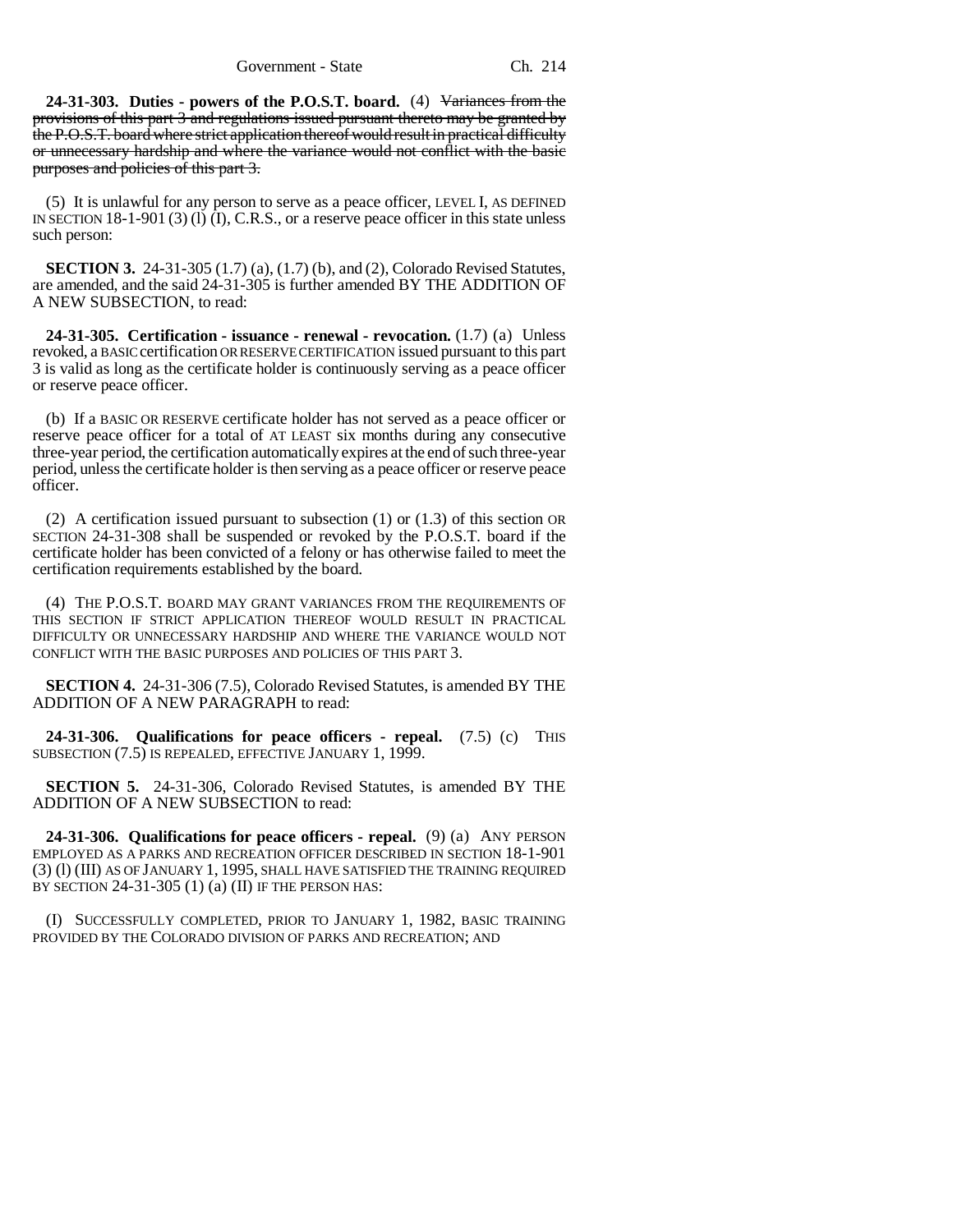(II) BEEN CONTINUOUSLY EMPLOYED AS A PARKS AND RECREATION OFFICER SINCE COMPLETION OF SUCH TRAINING.

(b) ANY PERSON EMPLOYED AS A PARKS AND RECREATION OFFICER DESCRIBED IN SECTION 18-1-901 (3) (1) (III) AS OF JANUARY 1, 1995, SHALL HAVE SATISFIED THE TRAINING AND EXAMINATION REQUIRED BY SECTION 24-31-305 (1) (a) (II) AND (III) IF THE PERSON HAS:

(I) SUCCESSFULLY COMPLETED, PRIOR TO JANUARY 1, 1995, BASIC TRAINING APPROVED BY THE P.O.S.T. BOARD; AND

(II) BEEN CONTINUOUSLY EMPLOYED AS A PARKS AND RECREATION OFFICER SINCE COMPLETION OF SUCH TRAINING.

(c) THIS SUBSECTION (9) IS REPEALED, EFFECTIVE JULY 1, 1999.

**SECTION 6.** 33-10-109 (1) (a), Colorado Revised Statutes, is amended to read:

**33-10-109. Powers and duties of director.** (1) It is the duty of the director to:

(a) Appoint such personnel, subject to the provisions of section 13 of article XII of the state constitution, as are necessary for the efficient operation of the division, including such personnel designated as parks and recreation officers. An employee of the division may be certified as a parks and recreation officer by the issuance of a parks and recreation officer law enforcement card. The commission card, signed by the director, shall evidence that such parks and recreation officer has satisfied the certification requirements established by the division, INCLUDING BASIC CERTIFICATION FROM THE PEACE OFFICER STANDARDS AND TRAINING BOARD. Certified parks and recreation officers shall have the power to enforce the provisions of articles 10 to 15 and 32 of this title relating to parks and outdoor recreation areas and shall cooperate with the division of wildlife in the enforcement of laws, rules, and regulations.

**SECTION 7.** Part 3 of article 31 of title 24, Colorado Revised Statutes, is amended BY THE ADDITION OF A NEW SECTION to read:

**24-31-308. Reciprocity - provisional certificate.** (1) THE P.O.S.T. BOARD IS AUTHORIZED TO GRANT A PROVISIONAL CERTIFICATE TO ANY PERSON WHO:

(a) IS CURRENTLY AUTHORIZED TO ACT AS A PEACE OFFICER IN ANOTHER STATE OR FEDERAL JURISDICTION, EXCLUDING THE ARMED FORCES;

(b) PASSES THE CERTIFICATION EXAMINATION REQUIRED PURSUANT TO THIS PART 3; AND

(c) POSSESSES CURRENT FIRST AID AND CARDIOPULMONARY RESUSCITATION CERTIFICATES OR THEIR EQUIVALENT.

(2) THE P.O.S.T. BOARD IS AUTHORIZED TO GRANT A BASIC CERTIFICATION TO A PERSON WHO: